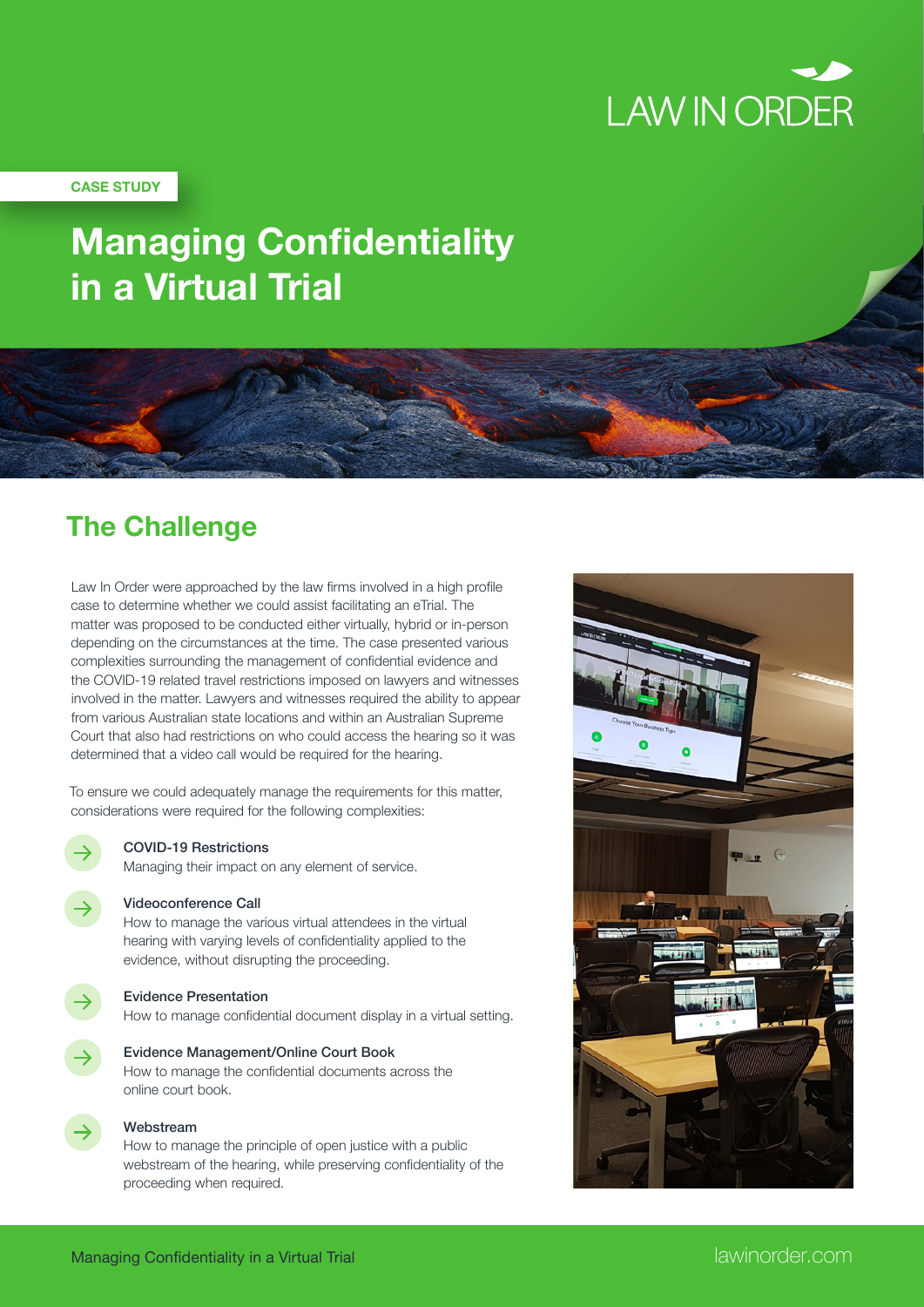

# **Our Solution**

### **Virtual/Hybrid Trial**

The concern involving travel restrictions imposed on lawyers and witnesses was alleviated by designating a virtual/hybrid trial using videoconferencing platforms, allowing legal teams and witnesses to appear from their firm, chambers or home with the Judge and Associate connecting from the court. The witnesses would appear from either a party's law firm if convenient or their home. Rigorous testing was conducted with all relevant parties and the court to ensure sufficient stability was available with this approach. Firms connected from New South Wales, Victoria and Western Australia with witnesses connecting from across Australia.

### **Separate Video Conference Links**

The complexity surrounding management of the videoconference platform (VC) was resolved by facilitating two separate VC links. One link designated for the video call (Link A) and a second link for the evidence presentation/document display (Link B). By using a separate link for the Evidence (Link B), it enables complete control over who can review the documents, when confidentiality restrictions apply to a particular document displayed on Link B. A virtual participant's access to this is managed in real-time by the Bridge Manager (the VC Bridge operator who manages the virtual hearing) by transferring the participants not permitted to view that document to a breakout room until the examination concerning that document is complete, then returning those participants to the main room of the VC link.

The VC platforms are managed by a dedicated Bridge Manager, who is responsible for managing the virtual hearing platforms and the integrations of other elements of the service such as Evidence Presentation and Webstreaming. Our experienced Bridge Managers combine their technology expertise with their legal knowledge to provide optimal management of virtual/ hybrid hearings. They provide real-time remote technical support for all online components of a virtual matter and their responsibilities include:

- Virtual lobby admissions
- Monitoring approved attendees to ensure the permitted participants can access the trial while preserving the security of restricted sessions
- Managing break out rooms for legal teams and witnesses as required
- Remote technical support of the VC platform
- Ensuring all core participants are visible and observing participants do not disrupt the hearing
- Maintaining ongoing communication with updates or advice for all participants pursuant to the instructions of the court or the parties

The bridge manager has complete control over who is permitted for each Link, whether it is regrading the Video Link A or the Evidence Link B. When witnesses are to appear, prior to their appearance they will be kept in a breakout room, they will not be able to enter the virtual hearing or hear any discussion of the matter until the court deems it appropriate that they can join the call. When this instruction is received, the Bridge Manager will transfer the witness into the main call of the hearing. This is the same process conducted when removing participants from legal teams that are not privy to the confidential documents at the time. Participants can be removed from only Link B, if it is permitted that the person still remain in the hearing but can't see the document Alternatively they can be removed from both Link A and Link B, if hearing discussion of the document is also restricted. We are flexible with our approach and can adapt to shifting requirements as the matter proceeds and instructions change.